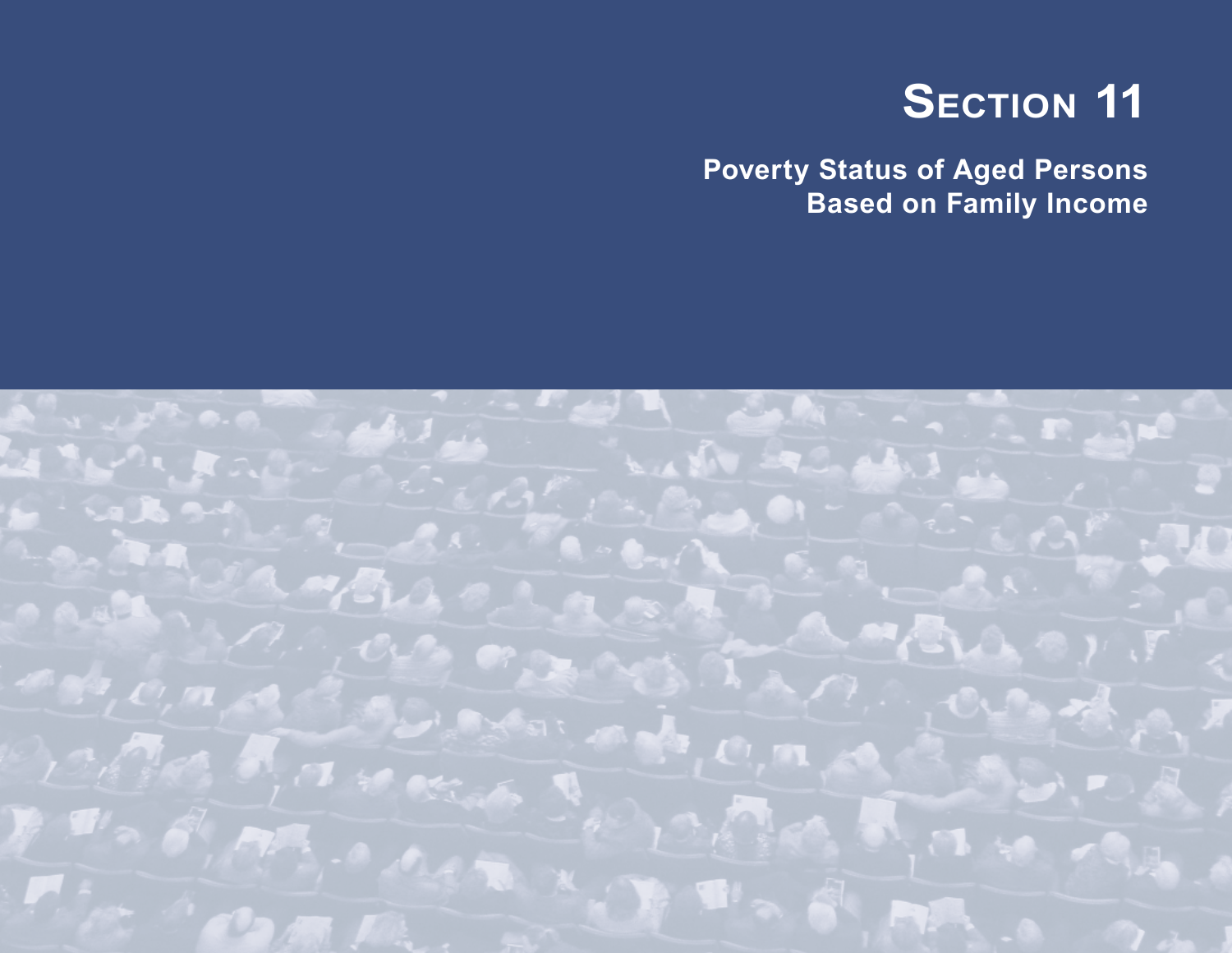**Age**. Age classification is based on the age of the person at his or her last birthday as of March 2015. A married couple's age is defined as the age of the husband—unless he is under age 55 and the wife is 55 or older, in which case it is the age of the wife.

**Aged unit**. With age 55 as the cutoff, aged units are defined as married couples living together at least one of whom is 55 or older—and nonmarried persons 55 or older.

**Marital status**. Married persons are married and living with their spouse. Nonmarried persons may be divorced, widowed, never married, separated, or married but living apart from their spouse.

**Race**. The categories White alone, Black alone, and Asian alone reflect respondents who reported only one race. Because of changes to the race category, data on race are not directly

# **Key Terms and Concepts for Section 11 1**

comparable to editions prior to 2002. A person's race is his or her reported race. A married couple's race is defined as the race of the husband.

**Hispanic origin**. Persons of Hispanic origin may be of any race. A married couple is of Hispanic origin if the husband is of Hispanic origin.

**Family**. A family is a group of two or more people (one of whom is the householder) related by birth, marriage, or adoption and residing together; all such people (including related subfamily members) are considered as members of one family.

**Social Security beneficiary**. A beneficiary may be receiving retired-worker benefits, dependents' or survivor benefits, disability benefits, or transitionally insured benefits.

**Per capita income**. Per capita income is total family income divided by the number of persons in the family.

**Poverty**. The Census Bureau uses a set of money income thresholds that vary by family size and composition to detect who is poor. If a family's total income is less than that family's threshold, then that family, and every individual in it, is considered poor. The poverty thresholds do not vary geographically, but they are updated annually for inflation with the Consumer Price Index (CPI-U). The official poverty definition counts money income before taxes and excludes capital gains and noncash benefits (such as public housing, Medicaid, and SNAP benefits).

**The ratio of Social Security income to total income**. This ratio is defined as Social Security income divided by total income. Units and persons in families with less than \$1 of total income or negative earnings or asset income are excluded from these tables.

<sup>1</sup> For more information, consult the Glossary at the front of this publication.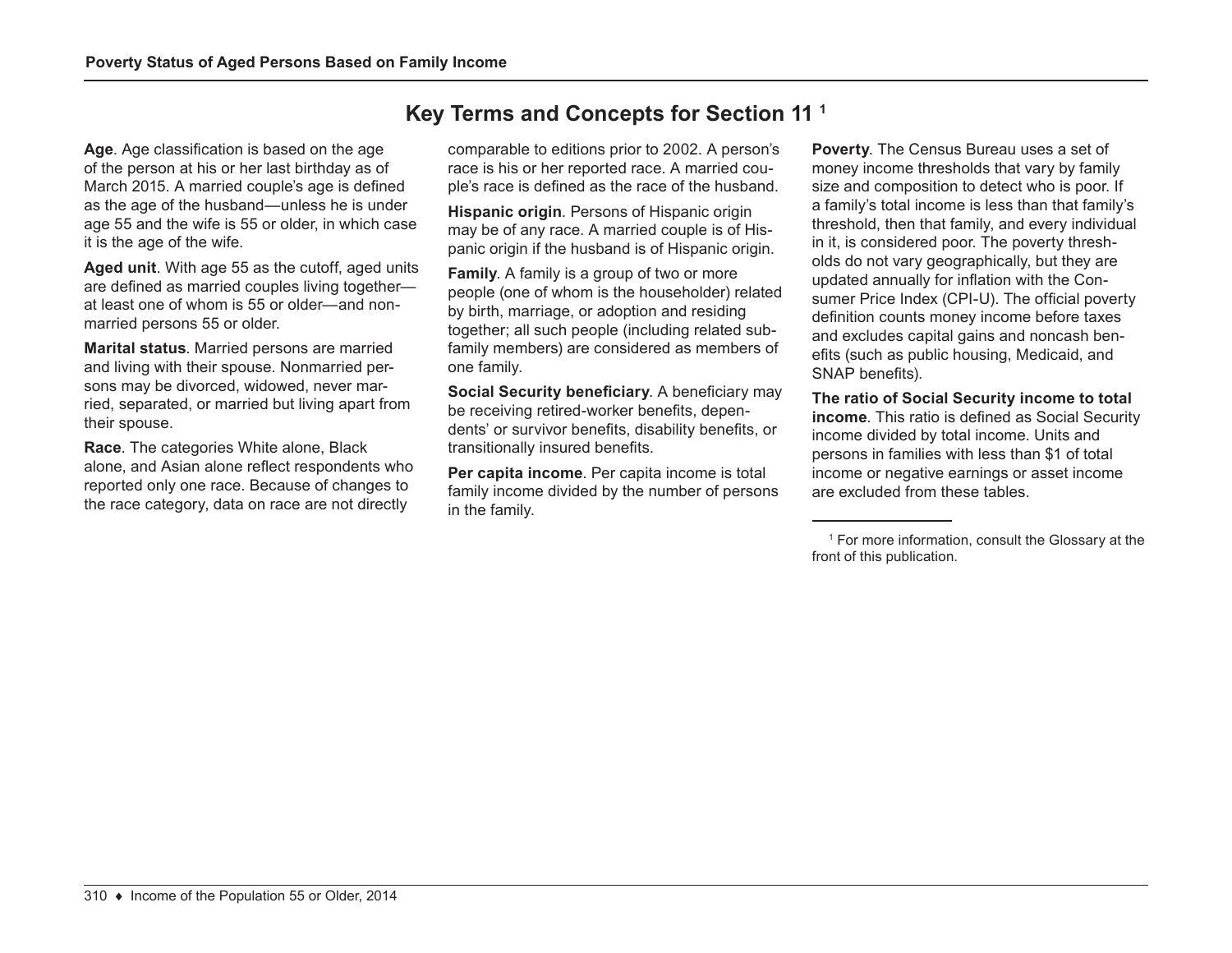#### **Table 11.1 By Social Security beneficiary status, marital status, race, Hispanic origin, sex, and age, 2014**

|             |                    | Percentage below             | Percentage below     |             | Number (thousands) | Percentage below              | Percentage below     |  |
|-------------|--------------------|------------------------------|----------------------|-------------|--------------------|-------------------------------|----------------------|--|
| Sex and age | Number (thousands) | poverty line                 | 125% of poverty line | Sex and age |                    | poverty line                  | 125% of poverty line |  |
|             |                    | All persons                  |                      |             |                    | By beneficiary status (cont.) |                      |  |
|             |                    |                              |                      |             |                    | Nonbeneficiary                |                      |  |
| All persons |                    |                              |                      | All persons |                    |                               |                      |  |
| $55 - 61$   | 29,434             | 11.6                         | 14.8                 | $55 - 61$   | 26,512             | 10.5                          | 13.2                 |  |
| $62 - 64$   | 10,983             | 11.5                         | 15.4                 | $62 - 64$   | 7,315              | 11.4                          | 14.1                 |  |
| 65 or older | 45,994             | 10.0                         | 15.2                 | 65 or older | 8,238              | 22.2                          | 26.1                 |  |
| Men         |                    |                              |                      | Men         |                    |                               |                      |  |
| $55 - 61$   | 14,211             | 10.5                         | 13.6                 | $55 - 61$   | 12,933             | 9.7                           | 12.3                 |  |
| $62 - 64$   | 5,245              | 10.7                         | 14.7                 | $62 - 64$   | 3,585              | 10.4                          | 13.2                 |  |
| 65 or older | 20,439             | 7.4                          | 11.5                 | 65 or older | 3,735              | 18.6                          | 21.6                 |  |
| Women       |                    |                              |                      | Women       |                    |                               |                      |  |
| $55 - 61$   | 15,223             | 12.6                         | 15.8                 | $55 - 61$   | 13,579             | 11.4                          | 14.0                 |  |
| $62 - 64$   | 5,738              | 12.2                         | 16.1                 | $62 - 64$   | 3,730              | 12.3                          | 14.9                 |  |
| 65 or older | 25,555             | 12.1                         | 18.2                 | 65 or older | 4,503              | 25.2                          | 29.9                 |  |
|             |                    | <b>By beneficiary status</b> |                      |             |                    | <b>By marital status</b>      |                      |  |
|             |                    | Beneficiary                  |                      |             | Married            |                               |                      |  |
| All persons |                    |                              |                      | All persons |                    |                               |                      |  |
| $55 - 61$   | 2,923              | 20.9                         | 28.8                 | $55 - 61$   | 18,841             | 5.4                           | 7.4                  |  |
| $62 - 64$   | 3,667              | 11.7                         | 18.2                 | $62 - 64$   | 7,199              | 6.6                           | 8.5                  |  |
| 65 or older | 37,756             | 7.3                          | 12.9                 | 65 or older | 25,854             | 5.0                           | 7.5                  |  |
| Men         |                    |                              |                      | Men         |                    |                               |                      |  |
| $55 - 61$   | 1,278              | 18.4                         | 26.3                 | $55 - 61$   | 9,537              | 5.3                           | 7.4                  |  |
| $62 - 64$   | 1,660              | 11.3                         | 18.1                 | $62 - 64$   | 3,757              | 7.3                           | 9.2                  |  |
| 65 or older | 16,704             | 4.8                          | 9.2                  | 65 or older | 14,305             | 5.1                           | 7.6                  |  |
| Women       |                    |                              |                      | Women       |                    |                               |                      |  |
| $55 - 61$   | 1,644              | 22.9                         | 30.7                 | $55 - 61$   | 9,305              | 5.4                           | 7.4                  |  |
| $62 - 64$   | 2,008              | 12.0                         | 18.3                 | $62 - 64$   | 3,442              | 5.9                           | 7.8                  |  |
| 65 or older | 21,052             | 9.3                          | 15.8                 | 65 or older | 11,550             | 4.9                           | 7.4                  |  |
|             |                    |                              |                      |             |                    |                               |                      |  |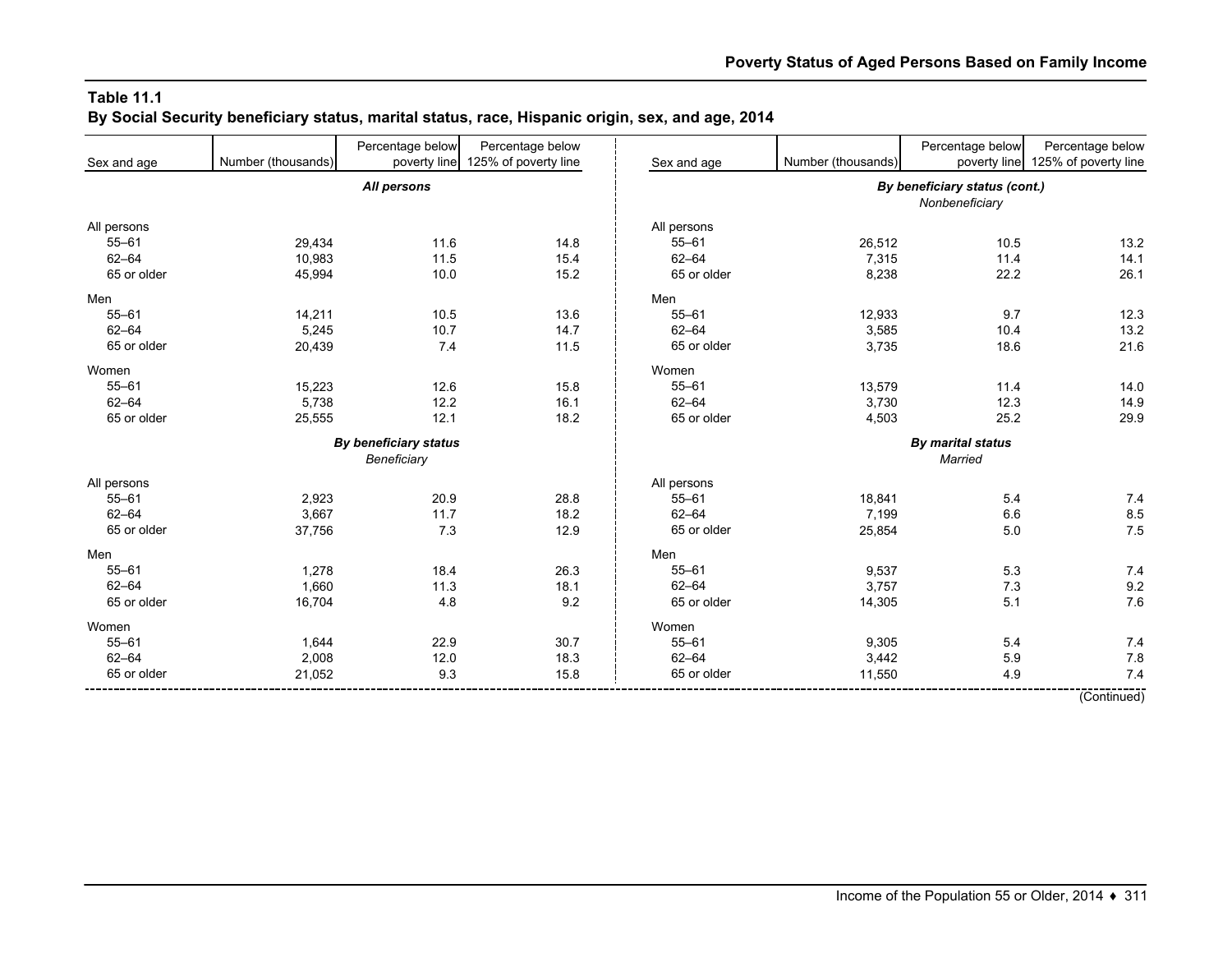## **By Social Security beneficiary status, marital status, race, Hispanic origin, sex, and age, 2014—***Continued*

|             |                    | Percentage below          | Percentage below     |               |                    | Percentage below          | Percentage below     |  |
|-------------|--------------------|---------------------------|----------------------|---------------|--------------------|---------------------------|----------------------|--|
| Sex and age | Number (thousands) | poverty line              | 125% of poverty line | Sex and age   | Number (thousands) | poverty line              | 125% of poverty line |  |
|             |                    | By marital status (cont.) |                      |               |                    | By marital status (cont.) |                      |  |
|             |                    | Nonmarried                |                      |               |                    | <b>Divorced</b>           |                      |  |
| All persons |                    |                           |                      | All persons   |                    |                           |                      |  |
| $55 - 61$   | 10,593             | 22.6                      | 27.8                 | $55 - 61$     | 5,058              | 20.7                      | 25.3                 |  |
| $62 - 64$   | 3,784              | 20.7                      | 28.6                 | $62 - 64$     | 1,755              | 19.5                      | 27.8                 |  |
| 65 or older | 20,140             | 16.4                      | 25.1                 | 65 or older   | 5,611              | 16.2                      | 24.8                 |  |
| Men         |                    |                           |                      | Men           |                    |                           |                      |  |
| $55 - 61$   | 4,675              | 21.0                      | 26.1                 | $55 - 61$     | 2,206              | 18.8                      | 22.8                 |  |
| $62 - 64$   | 1,488              | 19.2                      | 28.8                 | $62 - 64$     | 687                | 13.3                      | 25.2                 |  |
| 65 or older | 6,135              | 12.7                      | 20.4                 | 65 or older   | 2,207              | 12.8                      | 19.9                 |  |
| Women       |                    |                           |                      | Women         |                    |                           |                      |  |
| $55 - 61$   | 5,918              | 23.9                      | 29.1                 | $55 - 61$     | 2,853              | 22.1                      | 27.3                 |  |
| $62 - 64$   | 2,296              | 21.7                      | 28.5                 | $62 - 64$     | 1,068              | 23.5                      | 29.5                 |  |
| 65 or older | 14,005             | 18.0                      | 27.2                 | 65 or older   | 3,405              | 18.4                      | 27.9                 |  |
|             |                    | Widowed                   |                      | Never married |                    |                           |                      |  |
| All persons |                    |                           |                      | All persons   |                    |                           |                      |  |
| $55 - 61$   | 1,220              | 23.4                      | 29.0                 | $55 - 61$     | 3,202              | 24.0                      | 30.0                 |  |
| $62 - 64$   | 731                | 18.1                      | 26.7                 | $62 - 64$     | 926                | 24.0                      | 31.7                 |  |
| 65 or older | 11,220             | 14.8                      | 23.6                 | 65 or older   | 2,214              | 23.6                      | 31.4                 |  |
| Men         |                    |                           |                      | Men           |                    |                           |                      |  |
| $55 - 61$   | 280                | 12.5                      | 19.2                 | $55 - 61$     | 1,690              | 24.4                      | 31.4                 |  |
| $62 - 64$   | 168                | 21.7                      | 25.9                 | $62 - 64$     | 453                | 28.4                      | 39.0                 |  |
| 65 or older | 2,443              | 9.2                       | 17.1                 | 65 or older   | 995                | 20.4                      | 27.8                 |  |
| Women       |                    |                           |                      | Women         |                    |                           |                      |  |
| $55 - 61$   | 940                | 26.6                      | 31.9                 | $55 - 61$     | 1,512              | 23.5                      | 28.4                 |  |
| $62 - 64$   | 563                | 17.0                      | 27.0                 | $62 - 64$     | 473                | 19.7                      | 24.7                 |  |
| 65 or older | 8,777              | 16.3                      | 25.4                 | 65 or older   | 1,219              | 26.1                      | 34.3                 |  |

(Continued)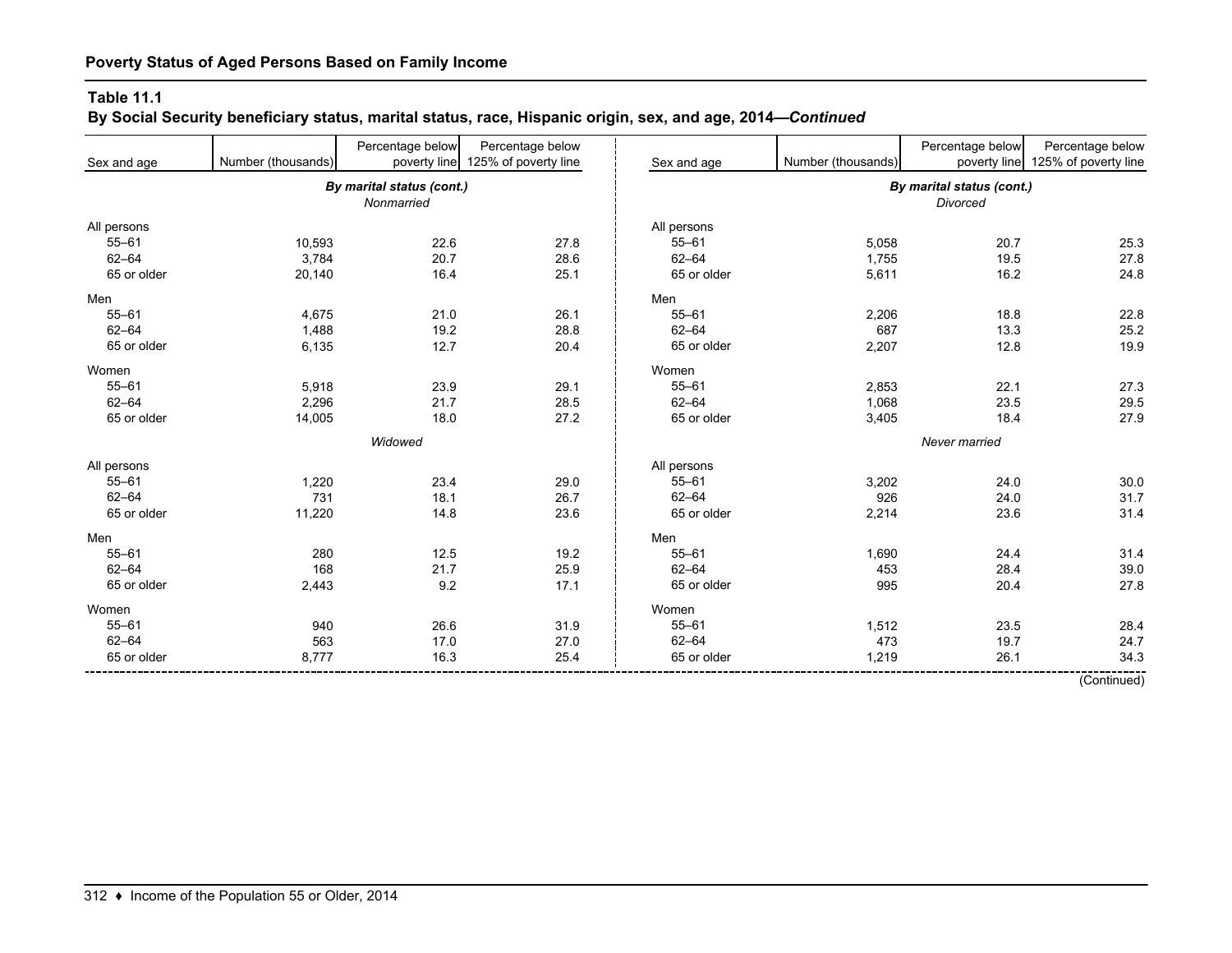#### **Table 11.1 By Social Security beneficiary status, marital status, race, Hispanic origin, sex, and age, 2014—***Continued*

| Sex and age | Number (thousands) | Percentage below<br>poverty line | Percentage below<br>125% of poverty line | Sex and age | Number (thousands)     | Percentage below<br>poverty line | Percentage below<br>125% of poverty line |  |  |
|-------------|--------------------|----------------------------------|------------------------------------------|-------------|------------------------|----------------------------------|------------------------------------------|--|--|
|             |                    | By race<br>White alone           |                                          |             |                        | By race (cont.)<br>Asian alone   |                                          |  |  |
| All persons |                    |                                  |                                          | All persons |                        |                                  |                                          |  |  |
| $55 - 61$   | 23,885             | 10.3                             | 13.2                                     | $55 - 61$   | 1,453                  | 9.0                              | 13.0                                     |  |  |
| $62 - 64$   | 8,997              | 10.0                             | 13.8                                     | $62 - 64$   | 548                    | 8.8                              | 12.5                                     |  |  |
| 65 or older | 39,054             | 8.7                              | 13.6                                     | 65 or older | 2,029                  | 14.7                             | 19.6                                     |  |  |
| Men         |                    |                                  |                                          | Men         |                        |                                  |                                          |  |  |
| $55 - 61$   | 11,677             | 9.4                              | 12.1                                     | $55 - 61$   | 671                    | 10.2                             | 14.0                                     |  |  |
| $62 - 64$   | 4,345              | 9.6                              | 13.4                                     | $62 - 64$   | 255                    | 5.2                              | 11.0                                     |  |  |
| 65 or older | 17,513             | 6.1                              | 9.9                                      | 65 or older | 925                    | 13.1                             | 17.9                                     |  |  |
| Women       |                    |                                  |                                          | Women       |                        |                                  |                                          |  |  |
| $55 - 61$   | 12,208             | 11.2                             | 14.2                                     | $55 - 61$   | 781                    | 79                               | 12.1                                     |  |  |
| $62 - 64$   | 4,652              | 10.4                             | 14.2                                     | $62 - 64$   | 293                    | 11.9                             | 13.8                                     |  |  |
| 65 or older | 21,541             | 10.8                             | 16.7                                     | 65 or older | 1,104                  | 16.0                             | 21.0                                     |  |  |
|             |                    | <b>Black alone</b>               |                                          |             | <b>Hispanic origin</b> |                                  |                                          |  |  |
| All persons |                    |                                  |                                          | All persons |                        |                                  |                                          |  |  |
| $55 - 61$   | 3,463              | 20.2                             | 24.9                                     | $55 - 61$   | 3,173                  | 15.8                             | 22.0                                     |  |  |
| $62 - 64$   | 1,211              | 22.1                             | 27.8                                     | $62 - 64$   | 1,008                  | 19.4                             | 26.8                                     |  |  |
| 65 or older | 4,143              | 19.2                             | 27.7                                     | 65 or older | 3,636                  | 18.1                             | 28.4                                     |  |  |
| Men         |                    |                                  |                                          | Men         |                        |                                  |                                          |  |  |
| $55 - 61$   | 1,559              | 17.8                             | 22.7                                     | $55 - 61$   | 1,532                  | 13.7                             | 20.3                                     |  |  |
| $62 - 64$   | 548                | 19.8                             | 25.0                                     | $62 - 64$   | 479                    | 18.9                             | 25.3                                     |  |  |
| 65 or older | 1,662              | 16.7                             | 24.0                                     | 65 or older | 1,567                  | 16.2                             | 25.7                                     |  |  |
| Women       |                    |                                  |                                          | Women       |                        |                                  |                                          |  |  |
| $55 - 61$   | 1,904              | 22.2                             | 26.6                                     | $55 - 61$   | 1,640                  | 17.7                             | 23.6                                     |  |  |
| $62 - 64$   | 663                | 24.1                             | 30.2                                     | $62 - 64$   | 529                    | 20.0                             | 28.2                                     |  |  |
| 65 or older | 2,481              | 20.9                             | 30.2                                     | 65 or older | 2,069                  | 19.6                             | 30.5                                     |  |  |

NOTE: The family money income of aged persons is compared with the official poverty lines of families in 2014.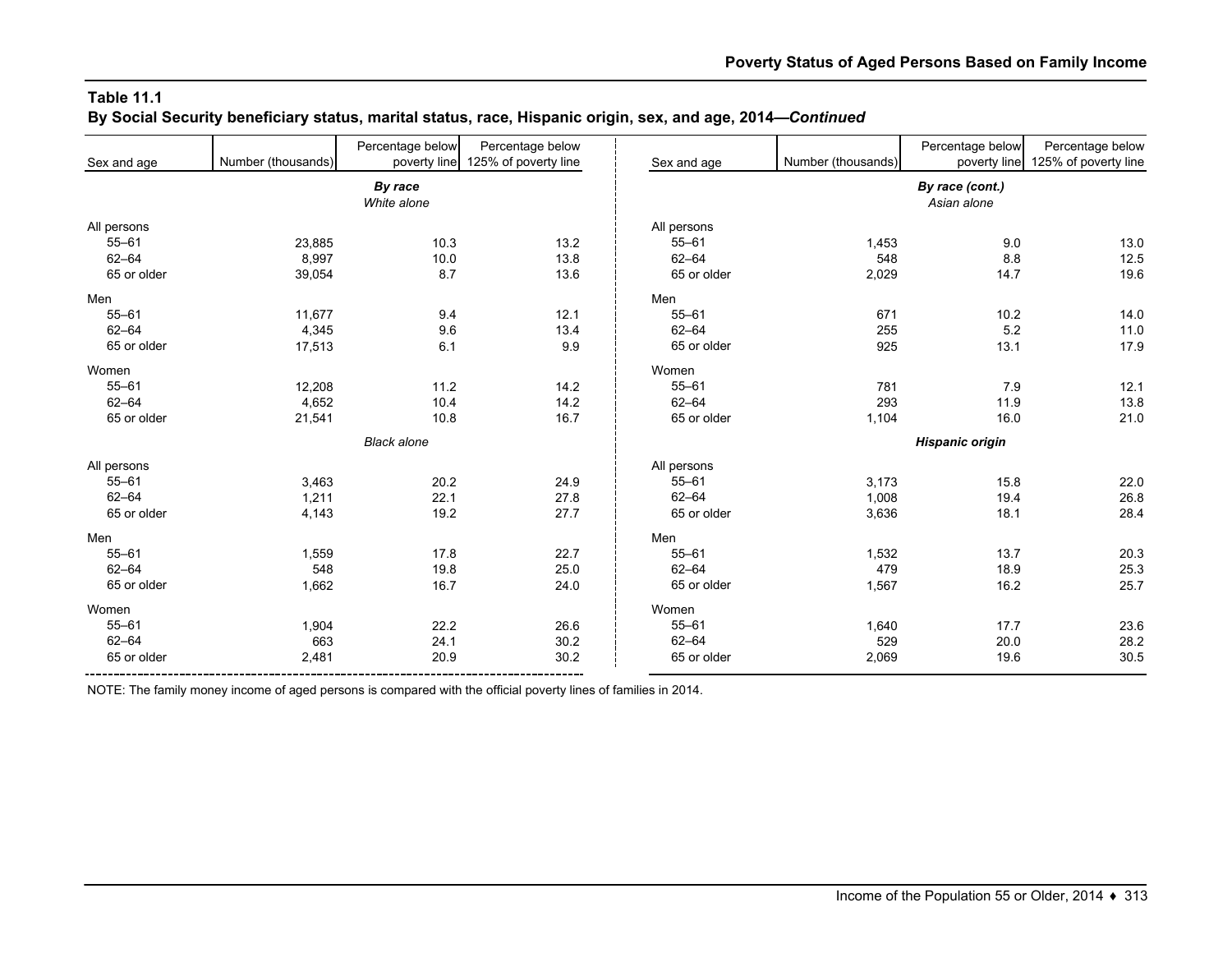# **By Social Security beneficiary status, marital status, race, Hispanic origin, sex, and age, 2014**

|             |                    | Percentage below             | Percentage below     |             |                    | Percentage below              | Percentage below                  |
|-------------|--------------------|------------------------------|----------------------|-------------|--------------------|-------------------------------|-----------------------------------|
| Sex and age | Number (thousands) | poverty line                 | 125% of poverty line | Sex and age | Number (thousands) |                               | poverty line 125% of poverty line |
|             |                    | All persons                  |                      |             |                    | By beneficiary status (cont.) |                                   |
|             |                    |                              |                      |             |                    | Nonbeneficiary                |                                   |
| All persons |                    |                              |                      | All persons |                    |                               |                                   |
| 65-69       | 15,728             | 8.6                          | 12.7                 | 65-69       | 4,370              | 14.6                          | 18.0                              |
| $70 - 74$   | 11,209             | 8.9                          | 13.1                 | $70 - 74$   | 1,609              | 25.9                          | 28.8                              |
| $75 - 79$   | 8,002              | 11.1                         | 16.6                 | $75 - 79$   | 977                | 32.4                          | 37.2                              |
| 80 or older | 11,054             | 12.2                         | 20.0                 | 80 or older | 1,281              | 35.9                          | 41.9                              |
| Men         |                    |                              |                      | Men         |                    |                               |                                   |
| 65-69       | 7,391              | 7.3                          | 10.6                 | 65-69       | 2,167              | 12.9                          | 15.1                              |
| $70 - 74$   | 5,163              | 7.1                          | 10.9                 | $70 - 74$   | 751                | 22.3                          | 24.9                              |
| $75 - 79$   | 3,580              | 7.1                          | 11.5                 | $75 - 79$   | 337                | 25.2                          | 31.4                              |
| 80 or older | 4,304              | 7.9                          | 13.5                 | 80 or older | 481                | 33.6                          | 38.9                              |
| Women       |                    |                              |                      | Women       |                    |                               |                                   |
| 65-69       | 8,337              | 9.8                          | 14.6                 | 65-69       | 2,204              | 16.2                          | 20.9                              |
| $70 - 74$   | 6,046              | 10.5                         | 14.9                 | $70 - 74$   | 858                | 29.1                          | 32.2                              |
| $75 - 79$   | 4,422              | 14.3                         | 20.8                 | $75 - 79$   | 641                | 36.2                          | 40.3                              |
| 80 or older | 6,750              | 14.9                         | 24.1                 | 80 or older | 800                | 37.2                          | 43.7                              |
|             |                    | <b>By beneficiary status</b> |                      |             |                    | <b>By marital status</b>      |                                   |
|             |                    | Beneficiary                  |                      |             |                    | Married                       |                                   |
| All persons |                    |                              |                      | All persons |                    |                               |                                   |
| 65-69       | 11,358             | 6.3                          | 10.7                 | 65-69       | 10,075             | 4.5                           | 6.5                               |
| $70 - 74$   | 9,600              | 6.1                          | 10.4                 | $70 - 74$   | 6,878              | 4.5                           | 7.1                               |
| $75 - 79$   | 7,025              | 8.1                          | 13.8                 | $75 - 79$   | 4,598              | 5.5                           | 8.1                               |
| 80 or older | 9,774              | 9.1                          | 17.1                 | 80 or older | 4,303              | 6.3                           | 10.0                              |
| Men         |                    |                              |                      | Men         |                    |                               |                                   |
| 65-69       | 5,225              | 5.0                          | 8.8                  | 65-69       | 5,307              | 4.7                           | 6.6                               |
| $70 - 74$   | 4,412              | 4.5                          | 8.6                  | $70 - 74$   | 3,695              | 4.8                           | 7.5                               |
| $75 - 79$   | 3,244              | 5.3                          | 9.5                  | $75 - 79$   | 2,641              | 5.0                           | 7.4                               |
| 80 or older | 3,824              | 4.7                          | 10.3                 | 80 or older | 2,661              | 6.3                           | 10.0                              |
| Women       |                    |                              |                      | Women       |                    |                               |                                   |
| 65-69       | 6,133              | 7.4                          | 12.4                 | 65-69       | 4,767              | 4.3                           | 6.4                               |
| $70 - 74$   | 5,188              | 7.4                          | 12.0                 | $70 - 74$   | 3,183              | 4.2                           | 6.7                               |
| $75 - 79$   | 3,781              | 10.6                         | 17.5                 | $75 - 79$   | 1,957              | 6.2                           | 9.0                               |
| 80 or older | 5,950              | 11.9                         | 21.4                 | 80 or older | 1,642              | 6.2                           | 10.0                              |
|             |                    |                              |                      |             |                    |                               | (Continued)                       |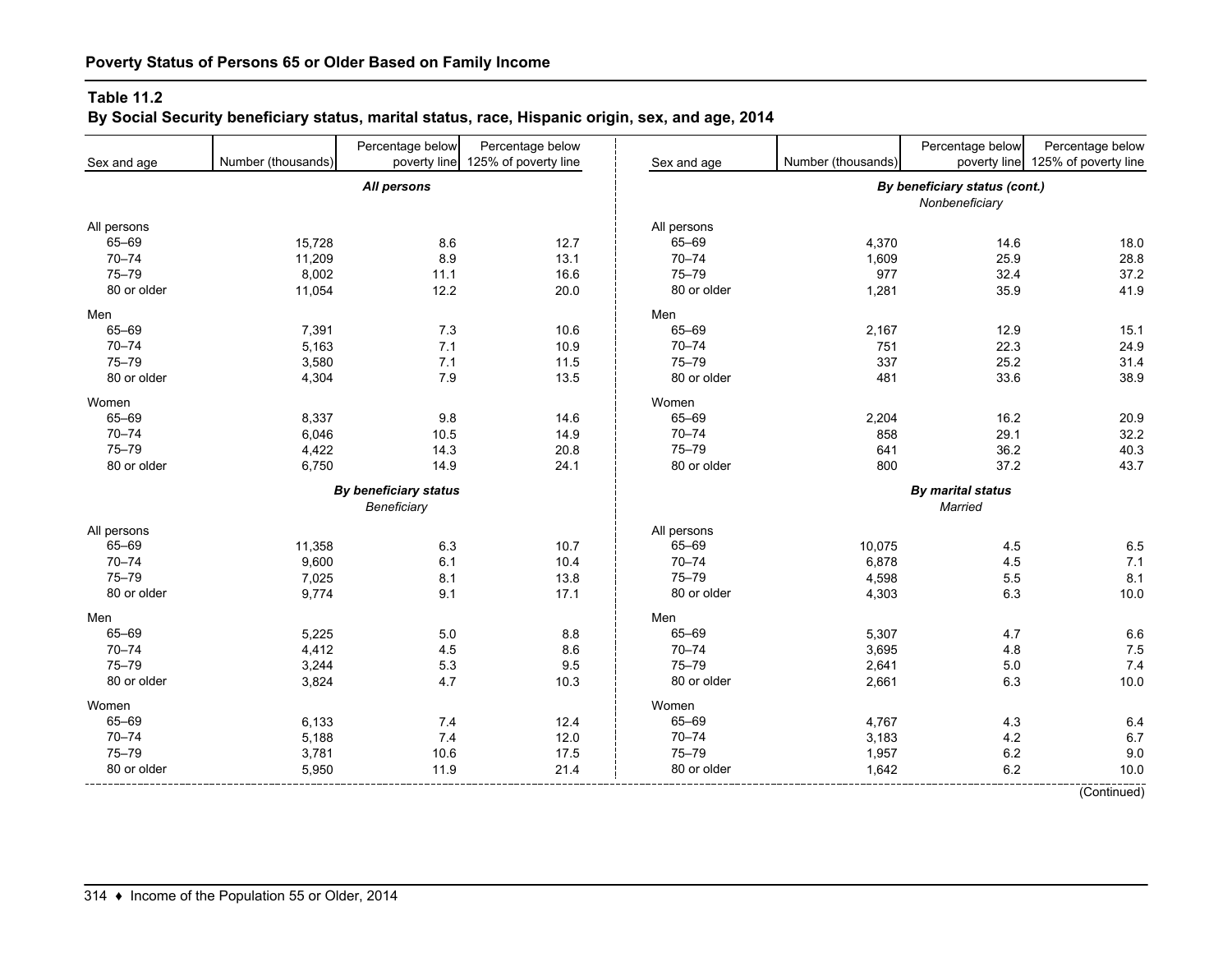#### **Table 11.2 By Social Security beneficiary status, marital status, race, Hispanic origin, sex, and age, 2014—***Continued*

|             |                    | Percentage below          | Percentage below     |             |                    | Percentage below          | Percentage below                  |
|-------------|--------------------|---------------------------|----------------------|-------------|--------------------|---------------------------|-----------------------------------|
| Sex and age | Number (thousands) | poverty line              | 125% of poverty line | Sex and age | Number (thousands) |                           | poverty line 125% of poverty line |
|             |                    | By marital status (cont.) |                      |             |                    | By marital status (cont.) |                                   |
|             |                    | Nonmarried                |                      |             |                    | Divorced                  |                                   |
| All persons |                    |                           |                      | All persons |                    |                           |                                   |
| 65-69       | 5,654              | 16.0                      | 23.8                 | 65-69       | 2,538              | 15.0                      | 22.9                              |
| $70 - 74$   | 4,331              | 15.9                      | 22.5                 | $70 - 74$   | 1,530              | 15.2                      | 22.4                              |
| $75 - 79$   | 3,404              | 18.6                      | 28.2                 | $75 - 79$   | 809                | 17.3                      | 30.1                              |
| 80 or older | 6,751              | 16.0                      | 26.3                 | 80 or older | 734                | 21.0                      | 30.2                              |
| Men         |                    |                           |                      | Men         |                    |                           |                                   |
| 65-69       | 2,084              | 14.1                      | 20.8                 | 65-69       | 1,053              | 12.7                      | 19.4                              |
| $70 - 74$   | 1,468              | 12.8                      | 19.6                 | $70 - 74$   | 627                | 13.5                      | 19.5                              |
| $75 - 79$   | 940                | 13.2                      | 23.1                 | $75 - 79$   | 302                | 13.9                      | 25.7                              |
| 80 or older | 1,643              | 10.6                      | 19.2                 | 80 or older | 225                | 9.4                       | 15.3                              |
| Women       |                    |                           |                      | Women       |                    |                           |                                   |
| 65-69       | 3,570              | 17.0                      | 25.6                 | 65-69       | 1,485              | 16.5                      | 25.4                              |
| $70 - 74$   | 2,863              | 17.5                      | 24.0                 | $70 - 74$   | 903                | 16.4                      | 24.4                              |
| $75 - 79$   | 2,465              | 20.7                      | 30.1                 | $75 - 79$   | 507                | 19.3                      | 32.7                              |
| 80 or older | 5,108              | 17.7                      | 28.6                 | 80 or older | 509                | 26.1                      | 36.7                              |
|             |                    | Widowed                   |                      |             |                    | Never married             |                                   |
| All persons |                    |                           |                      | All persons |                    |                           |                                   |
| 65-69       | 1,707              | 14.0                      | 21.1                 | 65-69       | 1,000              | 20.2                      | 27.8                              |
| $70 - 74$   | 2,035              | 14.9                      | 21.4                 | $70 - 74$   | 512                | 21.7                      | 27.5                              |
| $75 - 79$   | 2,089              | 16.7                      | 24.8                 | $75 - 79$   | 309                | 31.6                      | 40.0                              |
| 80 or older | 5,389              | 14.2                      | 24.8                 | 80 or older | 393                | 28.3                      | 38.9                              |
| Men         |                    |                           |                      | Men         |                    |                           |                                   |
| 65-69       | 364                | 7.6                       | 12.9                 | 65-69       | 507                | 20.9                      | 27.2                              |
| $70 - 74$   | 488                | 10.4                      | 18.1                 | $70 - 74$   | 234                | 18.1                      | 24.9                              |
| 75-79       | 442                | 9.4                       | 15.4                 | $75 - 79$   | 106                | 24.0                      | 37.2                              |
| 80 or older | 1,150              | 9.0                       | 18.6                 | 80 or older | 147                | 20.0                      | 27.7                              |
| Women       |                    |                           |                      | Women       |                    |                           |                                   |
| 65-69       | 1,343              | 15.8                      | 23.3                 | 65-69       | 493                | 19.4                      | 28.3                              |
| $70 - 74$   | 1,548              | 16.2                      | 22.4                 | $70 - 74$   | 278                | 24.7                      | 29.6                              |
| $75 - 79$   | 1,647              | 18.6                      | 27.3                 | $75 - 79$   | 203                | 35.5                      | 41.4                              |
| 80 or older | 4,240              | 15.6                      | 26.4                 | 80 or older | 246                | 33.3                      | 45.6                              |
|             |                    |                           |                      |             |                    |                           | (Continued)                       |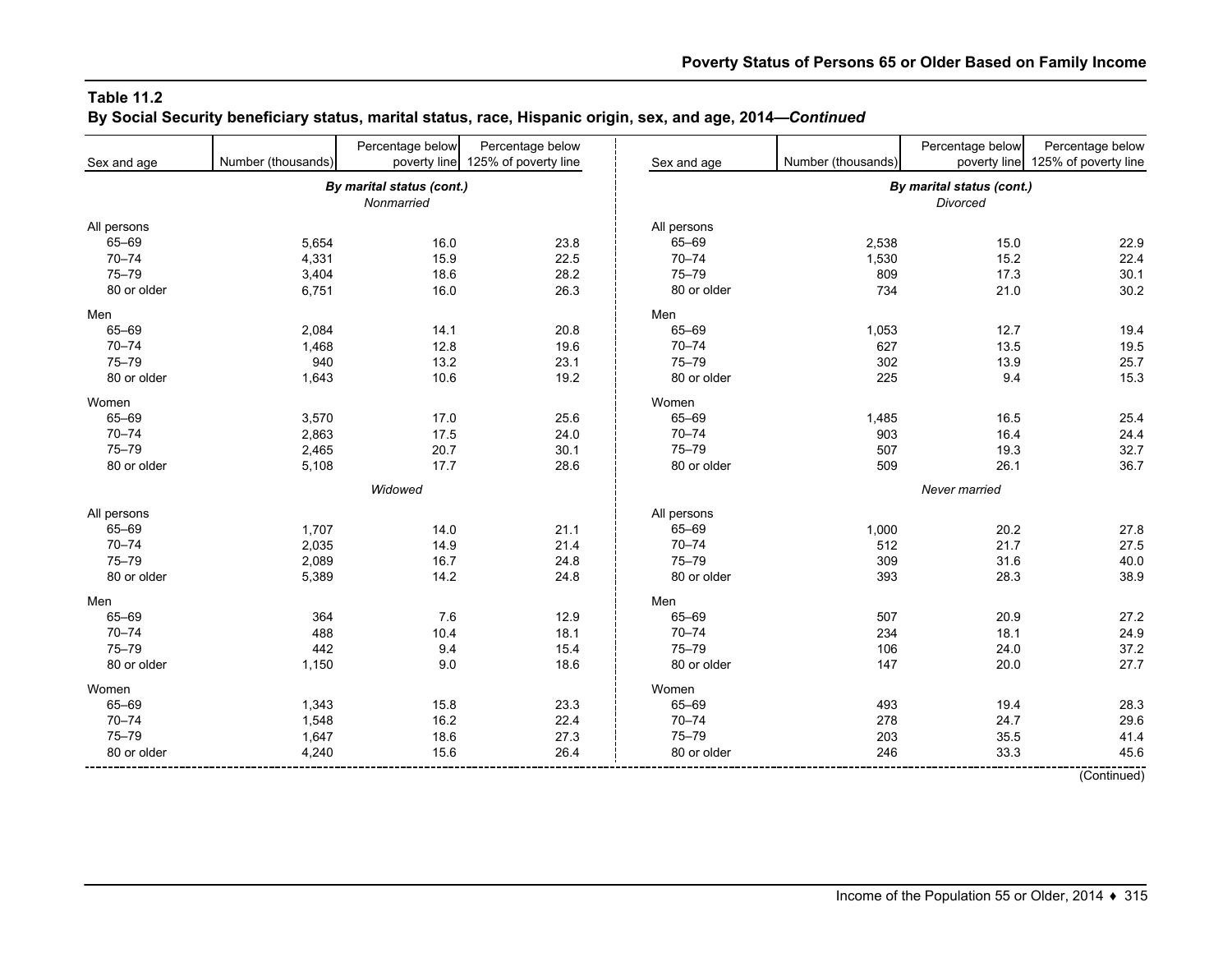### **By Social Security beneficiary status, marital status, race, Hispanic origin, sex, and age, 2014—***Continued*

| Sex and age | Number (thousands) | Percentage below<br>poverty line | Percentage below<br>125% of poverty line | Sex and age            | Number (thousands) | Percentage below<br>poverty line | Percentage below<br>125% of poverty line |  |
|-------------|--------------------|----------------------------------|------------------------------------------|------------------------|--------------------|----------------------------------|------------------------------------------|--|
|             |                    | By race<br>White alone           |                                          |                        |                    | By race (cont.)<br>Asian alone   |                                          |  |
| All persons |                    |                                  |                                          | All persons            |                    |                                  |                                          |  |
| 65-69       | 13,105             | 7.3                              | 11.1                                     | 65-69                  | 723                | 11.2                             | 14.6                                     |  |
| $70 - 74$   | 9,532              | 7.2                              | 11.2                                     | $70 - 74$              | 504                | 18.1                             | 21.9                                     |  |
| $75 - 79$   | 6,778              | 9.8                              | 15.0                                     | $75 - 79$              | 359                | 15.0                             | 18.4                                     |  |
| 80 or older | 9,640              | 11.3                             | 18.6                                     | 80 or older            | 443                | 16.4                             | 26.0                                     |  |
| Men         |                    |                                  |                                          | Men                    |                    |                                  |                                          |  |
| 65-69       | 6,229              | $5.8\,$                          | 8.7                                      | 65-69                  | 338                | 11.3                             | 14.1                                     |  |
| $70 - 74$   | 4,435              | 5.8                              | 9.4                                      | $70 - 74$              | 226                | 15.5                             | 19.0                                     |  |
| 75-79       | 3,070              | $6.2\,$                          | 10.2                                     | $75 - 79$              | 164                | 12.3                             | 16.2                                     |  |
| 80 or older | 3,780              | 6.9                              | 12.0                                     | 80 or older            | 197                | 14.3                             | 24.8                                     |  |
| Women       |                    |                                  |                                          | Women                  |                    |                                  |                                          |  |
| 65-69       | 6,876              | 8.7                              | 13.2                                     | 65-69                  | 385                | 11.0                             | 15.1                                     |  |
| $70 - 74$   | 5,097              | 8.5                              | 12.7                                     | $70 - 74$              | 278                | 20.3                             | 24.2                                     |  |
| 75-79       | 3,708              | 12.8                             | 18.9                                     | $75 - 79$              | 194                | 17.3                             | 20.2                                     |  |
| 80 or older | 5,860              | 14.0                             | 22.8                                     | 80 or older            | 246                | 18.1                             | 27.0                                     |  |
|             |                    | <b>Black alone</b>               |                                          | <b>Hispanic origin</b> |                    |                                  |                                          |  |
| All persons |                    |                                  |                                          | All persons            |                    |                                  |                                          |  |
| 65-69       | 1,587              | 17.8                             | 24.9                                     | 65-69                  | 1,395              | 15.8                             | 23.4                                     |  |
| $70 - 74$   | 974                | 20.9                             | 26.9                                     | $70 - 74$              | 834                | 16.7                             | 26.5                                     |  |
| 75-79       | 735                | 19.8                             | 30.5                                     | $75 - 79$              | 595                | 19.9                             | 33.7                                     |  |
| 80 or older | 847                | 19.5                             | 31.7                                     | 80 or older            | 812                | 22.3                             | 35.1                                     |  |
| Men         |                    |                                  |                                          | Men                    |                    |                                  |                                          |  |
| 65-69       | 697                | 18.3                             | 24.5                                     | 65-69                  | 616                | 15.1                             | 20.2                                     |  |
| $70 - 74$   | 397                | 17.3                             | 23.6                                     | $70 - 74$              | 364                | 17.0                             | 27.9                                     |  |
| $75 - 79$   | 296                | 13.2                             | 22.2                                     | $75 - 79$              | 269                | 17.9                             | 29.9                                     |  |
| 80 or older | 272                | 15.5                             | 25.5                                     | 80 or older            | 318                | 15.8                             | 30.3                                     |  |
| Women       |                    |                                  |                                          | Women                  |                    |                                  |                                          |  |
| 65-69       | 890                | 17.4                             | 25.1                                     | 65-69                  | 779                | 16.3                             | 26.0                                     |  |
| $70 - 74$   | 577                | 23.3                             | 29.1                                     | $70 - 74$              | 471                | 16.4                             | 25.5                                     |  |
| $75 - 79$   | 439                | 24.2                             | 36.1                                     | $75 - 79$              | 326                | 21.5                             | 36.9                                     |  |
| 80 or older | 575                | 21.4                             | 34.7                                     | 80 or older            | 494                | 26.4                             | 38.2                                     |  |

NOTE: The family money income of aged persons is compared with the official poverty lines of families in 2014.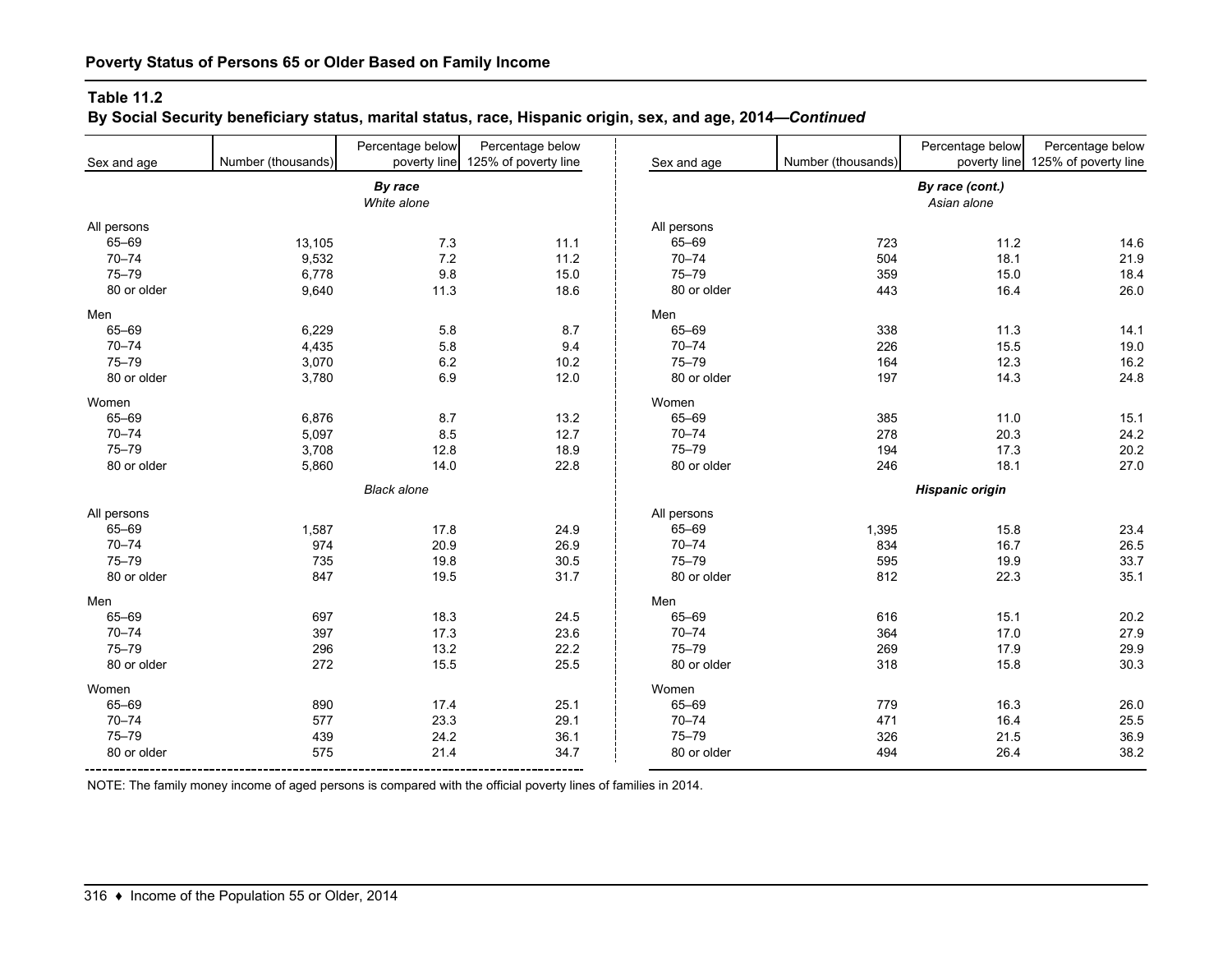#### **Table 11.3 Social Security beneficiaries, by marital status, race, Hispanic origin, sex and age, 2014**

|                   |                    | Percentage below         | Percentage below     |                   |                    | Percentage below          | Percentage below     |
|-------------------|--------------------|--------------------------|----------------------|-------------------|--------------------|---------------------------|----------------------|
| Sex and age       | Number (thousands) | poverty line             | 125% of poverty line | Sex and age       | Number (thousands) | poverty line              | 125% of poverty line |
|                   |                    | <b>By marital status</b> |                      |                   |                    | By marital status (cont.) |                      |
|                   |                    | <b>Married</b>           |                      |                   |                    | Widowed                   |                      |
|                   |                    |                          |                      |                   |                    |                           |                      |
| All persons 65 or | 20,915             | 2.5                      | 4.9                  | All persons 65 or | 9,912              | 11.5                      | 21.0                 |
| 65-69             | 7,208              | 2.4                      | 4.2                  | 65-69             | 1,400              | 11.3                      | 18.9                 |
| $70 - 74$         | 5,901              | 2.1                      | 4.7                  | $70 - 74$         | 1,776              | 11.0                      | 18.1                 |
| $75 - 79$         | 4,045              | 3.0                      | 5.4                  | $75 - 79$         | 1,864              | 13.0                      | 21.7                 |
| 80 or older       | 3,761              | 3.0                      | 6.2                  | 80 or older       | 4,872              | 11.3                      | 22.3                 |
| Men 65 or older   | 11,573             | 2.5                      | 5.0                  | Men 65 or older   | 2,204              | 7.0                       | 15.6                 |
| 65-69             | 3,682              | 2.3                      | 4.2                  | 65-69             | 299                | 5.8                       | 12.2                 |
| $70 - 74$         | 3,169              | 2.4                      | 5.2                  | $70 - 74$         | 422                | 7.6                       | 16.4                 |
| $75 - 79$         | 2,376              | 2.8                      | 5.1                  | $75 - 79$         | 416                | 8.6                       | 15.0                 |
| 80 or older       | 2,347              | 2.7                      | 6.0                  | 80 or older       | 1,068              | 6.4                       | 16.5                 |
| Women 65 or older | 9,342              | 2.5                      | 4.8                  | Women 65 or older | 7.708              | 12.9                      | 22.5                 |
| 65-69             | 3,527              | 2.5                      | 4.2                  | 65-69             | 1,102              | 12.8                      | 20.7                 |
| $70 - 74$         | 2,732              | 1.8                      | 4.1                  | $70 - 74$         | 1,354              | 12.0                      | 18.7                 |
| $75 - 79$         | 1,669              | 3.3                      | 5.8                  | $75 - 79$         | 1,449              | 14.2                      | 23.6                 |
| 80 or older       | 1,414              | 3.4                      | 6.4                  | 80 or older       | 3,804              | 12.6                      | 23.9                 |
|                   |                    | Nonmarried               |                      |                   |                    | Divorced                  |                      |
| All persons 65 or | 16,841             | 13.2                     | 22.7                 | All persons 65 or | 4,522              | 14.1                      | 23.8                 |
| 65-69             | 4,149              | 13.2                     | 22.0                 | 65-69             | 1,848              | 13.2                      | 22.4                 |
| $70 - 74$         |                    | 12.4                     | 19.6                 | $70 - 74$         |                    | 12.8                      | 20.7                 |
| $75 - 79$         | 3,699              |                          |                      | $75 - 79$         | 1,317              |                           |                      |
|                   | 2,980              | 15.0                     | 25.2                 |                   | 722                | 15.4                      | 29.0                 |
| 80 or older       | 6,013              | 12.9                     | 23.9                 | 80 or older       | 635                | 18.2                      | 28.5                 |
| Men 65 or older   | 5,131              | 10.0                     | 18.6                 | Men 65 or older   | 1,814              | 11.2                      | 19.3                 |
| 65-69             | 1,543              | 11.4                     | 19.6                 | 65-69             | 808                | 11.8                      | 19.9                 |
| $70 - 74$         | 1,243              | 9.7                      | 17.2                 | $70 - 74$         | 530                | 10.2                      | 17.2                 |
| $75 - 79$         | 868                | 11.9                     | 21.5                 | $75 - 79$         | 281                | 13.4                      | 24.6                 |
| 80 or older       | 1,477              | 7.8                      | 17.2                 | 80 or older       | 195                | 7.8                       | 14.7                 |
| Women 65 or older | 11,710             | 14.6                     | 24.5                 | Women 65 or older | 2,707              | 16.1                      | 26.8                 |
| 65-69             | 2,606              | 14.2                     | 23.4                 | 65-69             | 1,040              | 14.2                      | 24.3                 |
| $70 - 74$         | 2,456              | 13.7                     | 20.8                 | $70 - 74$         | 786                | 14.5                      | 23.1                 |
| $75 - 79$         | 2,112              | 16.3                     | 26.7                 | $75 - 79$         | 441                | 16.7                      | 31.8                 |
| 80 or older       | 4,536              | 14.6                     | 26.1                 | 80 or older       | 440                | 22.8                      | 34.6                 |
|                   |                    |                          |                      |                   |                    |                           | (Continued)          |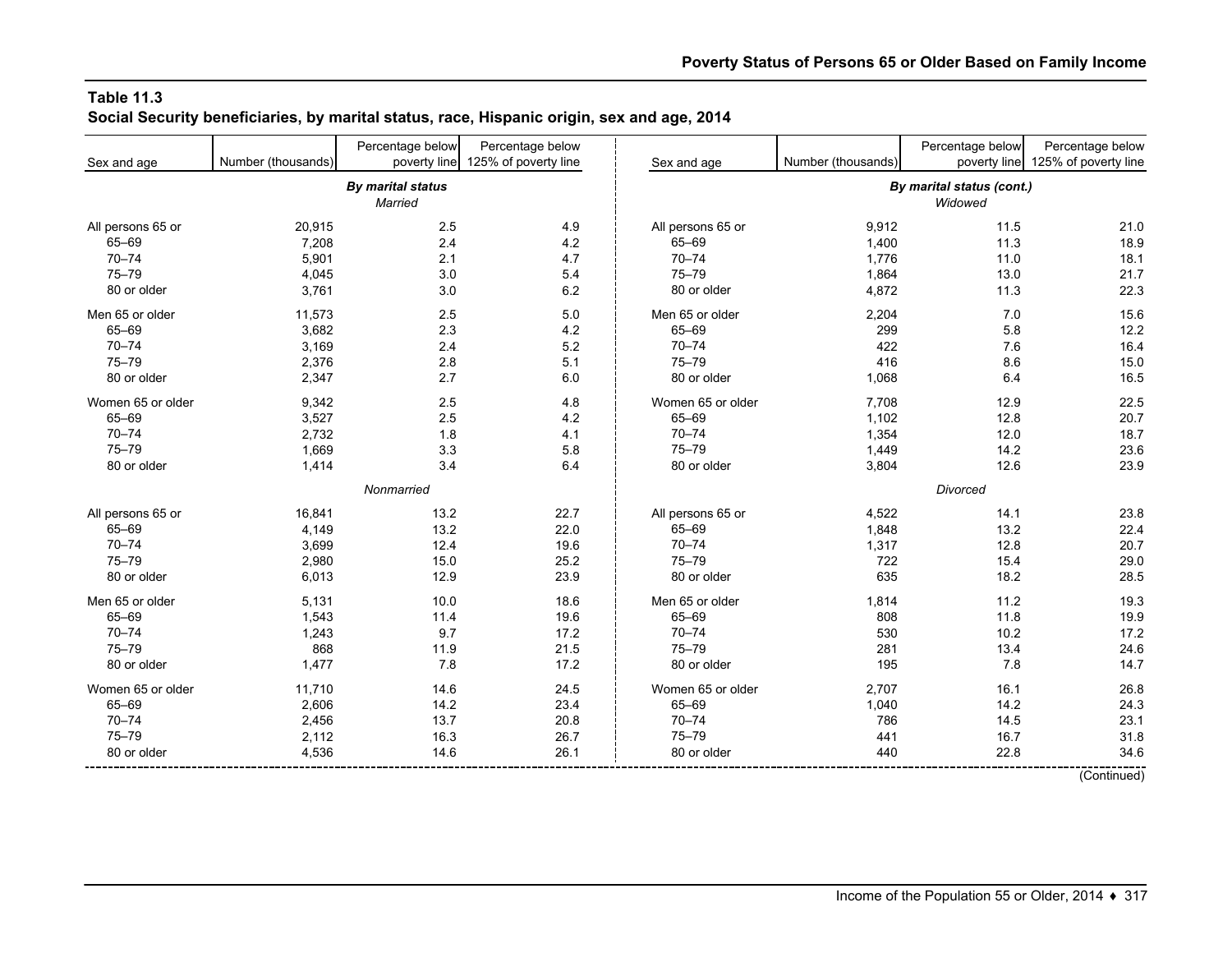**Social Security beneficiaries, by marital status, race, Hispanic origin, sex and age, 2014—***Continued*

|                   |                    | Percentage below          | Percentage below     |                   |                    | Percentage below   | Percentage below     |
|-------------------|--------------------|---------------------------|----------------------|-------------------|--------------------|--------------------|----------------------|
| Sex and age       | Number (thousands) | poverty line              | 125% of poverty line | Sex and age       | Number (thousands) | poverty line       | 125% of poverty line |
|                   |                    | By marital status (cont.) |                      |                   |                    | By race (cont.)    |                      |
|                   |                    | Never married             |                      |                   |                    | <b>Black alone</b> |                      |
|                   |                    |                           |                      |                   |                    |                    |                      |
| All persons 65 or | 1,535              | 18.8                      | 27.0                 | All persons 65 or | 3,240              | 15.3               | 24.4                 |
| 65-69             | 627                | 16.1                      | 24.0                 | 65-69             | 1,115              | 13.2               | 21.1                 |
| $70 - 74$         | 396                | 16.1                      | 21.5                 | $70 - 74$         | 813                | 16.6               | 22.6                 |
| 75-79             | 222                | 25.7                      | 32.2                 | $75 - 79$         | 609                | 15.8               | 26.7                 |
| 80 or older       | 290                | 23.3                      | 36.9                 | 80 or older       | 703                | 16.6               | 29.9                 |
| Men 65 or older   | 700                | 14.8                      | 22.5                 | Men 65 or older   | 1,276              | 12.1               | 20.3                 |
| 65-69             | 322                | 14.3                      | 22.2                 | 65-69             | 457                | 11.7               | 20.0                 |
| $70 - 74$         | 189                | 14.8                      | 19.7                 | $70 - 74$         | 324                | 12.0               | 17.5                 |
| $75 - 79$         | 84                 | 18.8                      | 29.4                 | $75 - 79$         | 266                | 10.8               | 19.8                 |
| 80 or older       | 105                | 13.1                      | 23.0                 | 80 or older       | 229                | 14.4               | 25.5                 |
| Women 65 or older | 835                | 22.2                      | 30.7                 | Women 65 or older | 1,964              | 17.4               | 27.1                 |
| 65-69             | 305                | 17.9                      | 25.9                 | 65-69             | 658                | 14.2               | 21.9                 |
| $70 - 74$         | 207                | 17.2                      | 23.2                 | $70 - 74$         | 489                | 19.7               | 25.9                 |
| 75-79             | 138                | 29.8                      | 34.0                 | $75 - 79$         | 343                | 19.6               | 32.1                 |
| 80 or older       | 185                | 29.0                      | 44.8                 | 80 or older       | 473                | 17.7               | 32.0                 |
|                   |                    | By race                   |                      |                   |                    |                    |                      |
|                   |                    | White alone               |                      |                   |                    | Asian alone        |                      |
| All persons 65 or | 32,645             | 6.4                       | 11.6                 | All persons 65 or | 1,288              | 9.7                | 14.1                 |
| 65-69             | 9,612              | 5.4                       | 9.4                  | $65 - 69$         | 399                | 7.9                | 11.3                 |
| $70 - 74$         | 8,303              | 4.9                       | 9.1                  | $70 - 74$         | 329                | 9.2                | 12.4                 |
| $75 - 79$         | 6,029              | 7.2                       | 12.5                 | $75 - 79$         | 283                | 10.8               | 13.9                 |
| 80 or older       | 8,701              | 8.4                       | 15.9                 | 80 or older       | 278                | 11.8               | 20.2                 |
| Men 65 or older   | 14,564             | 4.1                       | 8.1                  | Men 65 or older   | 605                | 8.2                | 12.7                 |
| 65-69             | 4,487              | 4.2                       | 7.5                  | 65-69             | 190                | 7.5                | 10.1                 |
| $70 - 74$         | 3,854              | 3.7                       | 7.7                  | $70 - 74$         | 155                | 8.6                | 12.2                 |
| $75 - 79$         | 2,793              | 4.5                       | 8.3                  | $75 - 79$         | 140                | 9.5                | 14.1                 |
| 80 or older       | 3,430              | 4.0                       | 9.2                  | 80 or older       | 121                | 7.1                | 15.6                 |
| Women 65 or older | 18,081             | 8.3                       | 14.5                 | Women 65 or older | 683                | 11.1               | 15.4                 |
| 65-69             | 5,125              | 6.5                       | 11.1                 | $65 - 69$         | 209                | 8.3                | 12.5                 |
| $70 - 74$         | 4,450              | 6.0                       | 10.3                 | $70 - 74$         | 174                | 9.7                | 12.6                 |
| $75 - 79$         | 3,235              | 9.5                       | 16.1                 | $75 - 79$         | 143                | 12.1               | 13.8                 |
| 80 or older       | 5,271              | 11.2                      | 20.3                 | 80 or older       | 157                | 15.4               | 23.8                 |
|                   |                    |                           |                      |                   |                    |                    | (Confini)            |

(Continued)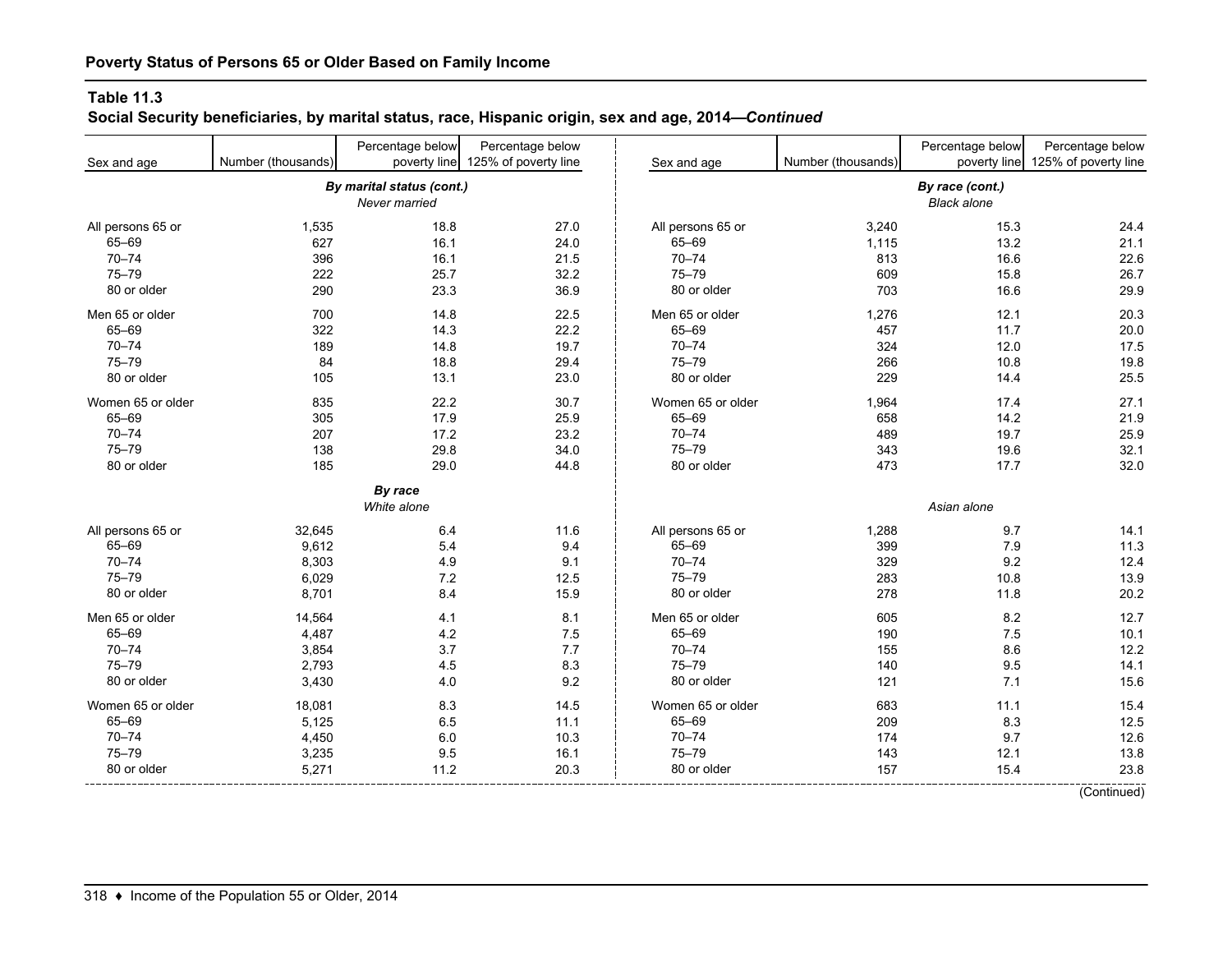#### **Table 11.3Social Security beneficiaries, by marital status, race, Hispanic origin, sex and age, 2014—***Continued*

| Sex and age       | Number (thousands) | Percentage below<br>poverty line | Percentage below<br>125% of poverty line |
|-------------------|--------------------|----------------------------------|------------------------------------------|
|                   |                    | <b>Hispanic origin</b>           |                                          |
| All persons 65 or | 2,561              | 12.5                             | 23.8                                     |
| 65-69             | 853                | 10.8                             | 18.3                                     |
| $70 - 74$         | 616                | 9.7                              | 21.6                                     |
| $75 - 79$         | 462                | 13.6                             | 28.1                                     |
| 80 or older       | 630                | 16.9                             | 30.5                                     |
| Men 65 or older   | 1,124              | 11.6                             | 22.5                                     |
| 65-69             | 379                | 11.3                             | 16.7                                     |
| $70 - 74$         | 261                | 10.3                             | 24.2                                     |
| $75 - 79$         | 220                | 14.4                             | 25.6                                     |
| 80 or older       | 264                | 10.9                             | 26.5                                     |
| Women 65 or older | 1,437              | 13.3                             | 24.9                                     |
| 65-69             | 474                | 10.4                             | 19.5                                     |
| $70 - 74$         | 355                | 9.2                              | 19.6                                     |
| $75 - 79$         | 242                | 12.9                             | 30.3                                     |
| 80 or older       | 366                | 21.2                             | 33.3                                     |

NOTE: The family money income of aged persons is compared with the official poverty lines of families in 2014.